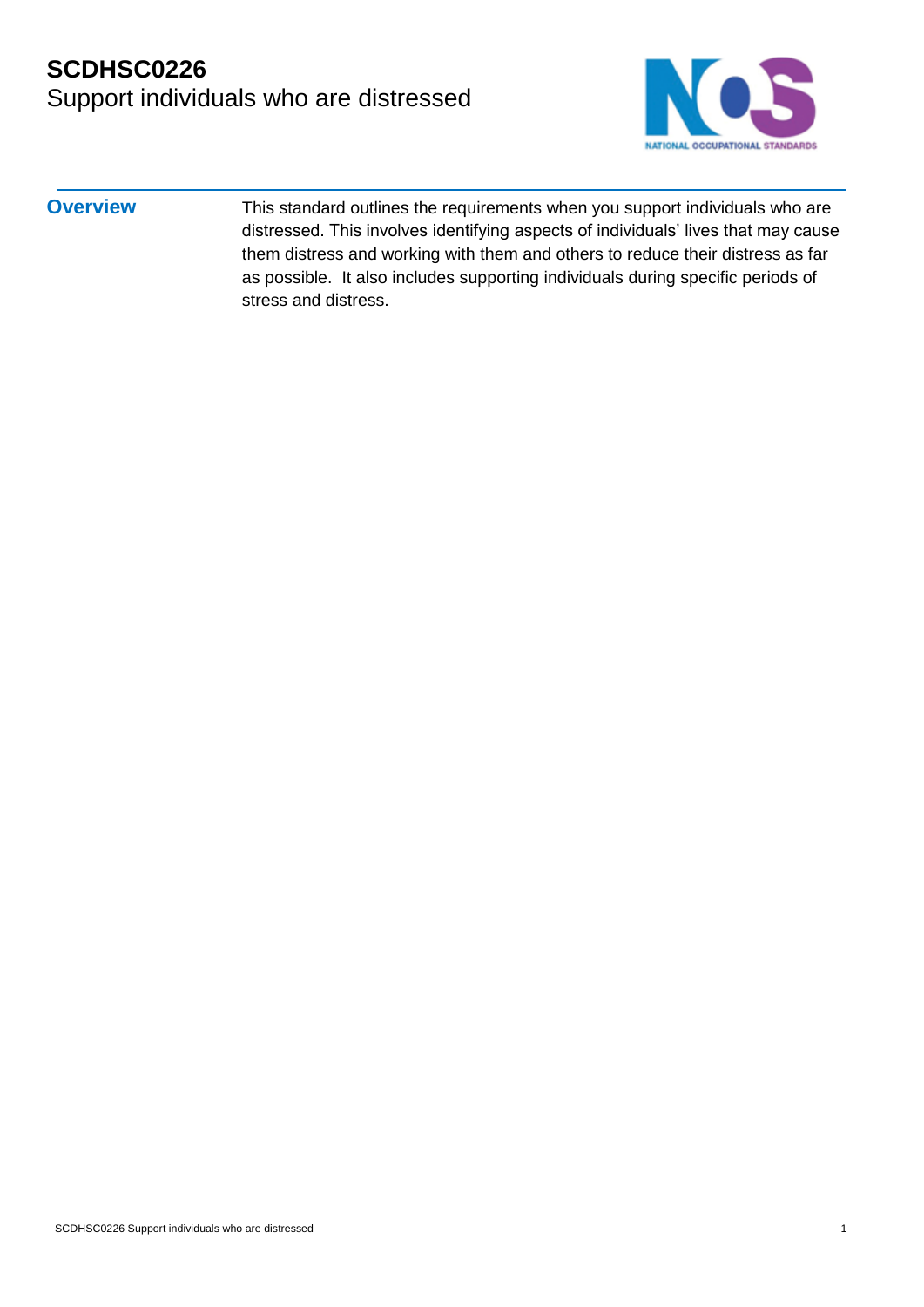# **SCDHSC0226**

Support individuals who are distressed

#### **Performance criteria**

| 51 ILGI 19           |                 |                                                                                                                                                                                                                               |
|----------------------|-----------------|-------------------------------------------------------------------------------------------------------------------------------------------------------------------------------------------------------------------------------|
|                      |                 | Identify aspects of individuals' lives that may cause distress                                                                                                                                                                |
| You must be able to: | P <sub>1</sub>  | acquire information, advice and support to prepare you to work with<br>an individual who is distressed                                                                                                                        |
|                      | P <sub>2</sub>  | support the individual to communicate their thoughts and feelings<br>about aspects of their lives that cause frustration, stress and<br>distress, including those aspects that are temporary and those that<br>are continuous |
|                      | P <sub>3</sub>  | support the individual to identify how they usually deal with aspects<br>of their lives that cause distress and how far these are effective                                                                                   |
|                      | P4              | work with the individual in ways that are sensitive to their needs and<br>the subject matter and that acknowledge their experiences, values,<br>abilities, culture and beliefs                                                |
|                      | P <sub>5</sub>  | support the individual if they become distressed and frustrated<br>when communicating about their life                                                                                                                        |
|                      | P <sub>6</sub>  | treat information within confidentiality agreements and according to<br>legal and work setting requirements                                                                                                                   |
|                      |                 | Work with individuals and others to alleviate their distress                                                                                                                                                                  |
| You must be able to: | P <sub>7</sub>  | work with the individual and others to examine areas of the<br>individual's life where they and key people could make changes to<br>minimise and prevent distress                                                             |
|                      | P <sub>8</sub>  | work with the individual and others to alleviate and remove these<br>areas                                                                                                                                                    |
|                      | P <sub>9</sub>  | support the individual to plan how to deal with their distress in areas<br>where distress is expected                                                                                                                         |
|                      | P <sub>10</sub> | work with the individual in ways that take account of their dignity,<br>culture and beliefs                                                                                                                                   |
|                      | P <sub>11</sub> | where the individual and your knowledge of their needs and<br>circumstances indicate that they may harm themselves, work with<br>them, key people and others to prevent this                                                  |
|                      | P <sub>12</sub> | work in partnership with others when additional support is required<br>to help alleviate distress                                                                                                                             |
|                      | P <sub>13</sub> | complete records and reports about the individual's distress and<br>how it is being addressed, in accordance with legal and work setting<br>requirements                                                                      |
|                      |                 | Support individuals through periods of stress and distress                                                                                                                                                                    |
| You must be able to: | P <sub>14</sub> | seek advice to help the individual and key people through troubled,<br>stressful and distressed times                                                                                                                         |
|                      | P <sub>15</sub> | support the individual to communicate their thoughts and feelings                                                                                                                                                             |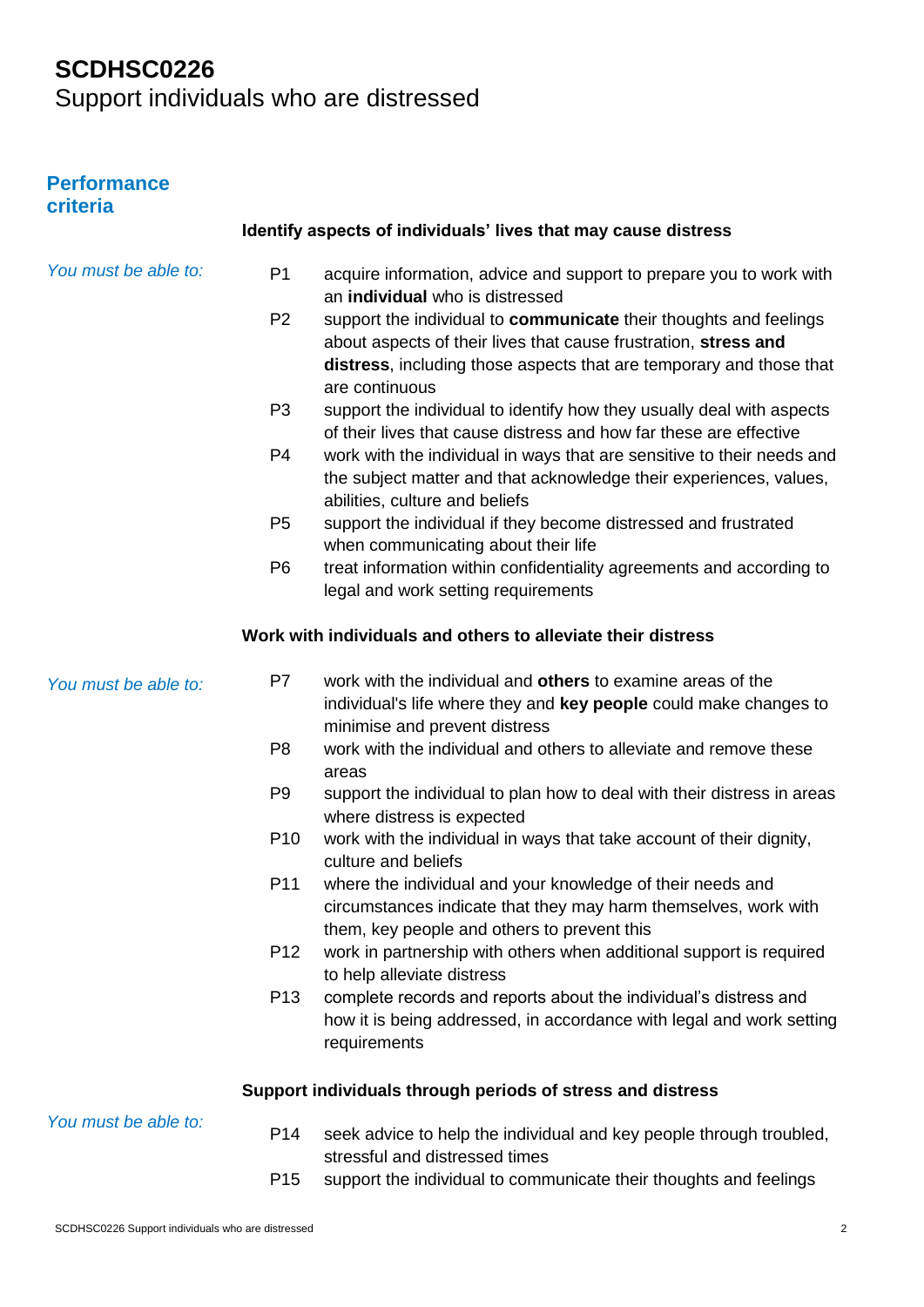about their troubles and to understand that being distressed about aspects of life is not unusual

- P16 support the individual to access information, support systems and other resources that may help them through troubled, stressful and distressed times
- P17 when the individual is troubled, stressed and distressed, support them in ways that respect their privacy, dignity, culture and beliefs
- P18 offer appropriate support where other people are disturbed by the individual's expression of stress and distress
- P19 where the individual's behaviour causes concern for their wellbeing or that of others, take immediate and appropriate action
- P20 seek support and advice to deal with your own thoughts and feelings about the situation and the interactions involved
- P21 complete records and reports on events, procedures and outcomes in accordance with legal and work setting requirements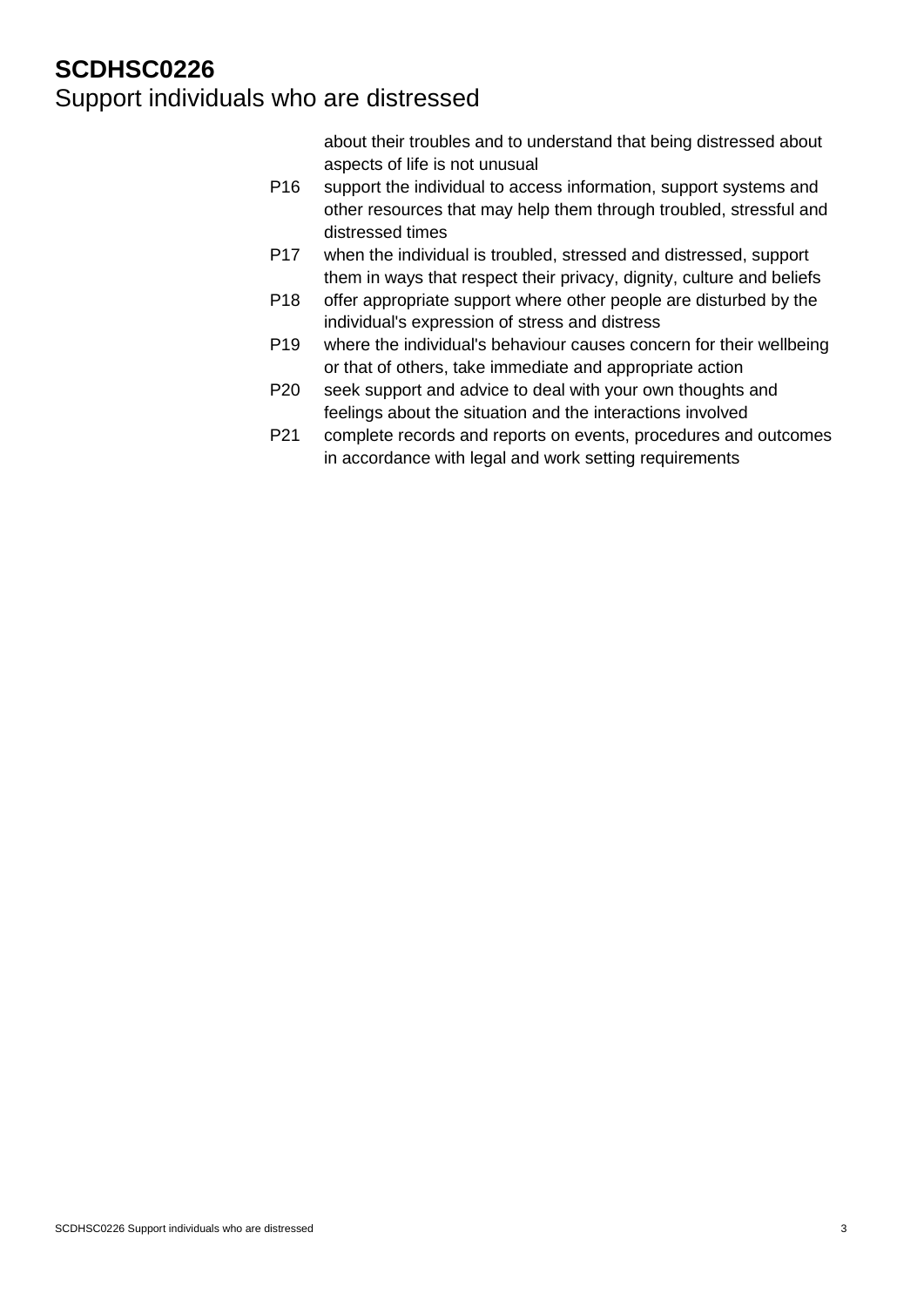# **SCDHSC0226**

Support individuals who are distressed

| <b>Knowledge and</b><br>understanding | <b>Rights</b>   |                                                                                                                                                    |
|---------------------------------------|-----------------|----------------------------------------------------------------------------------------------------------------------------------------------------|
| You need to know and<br>understand:   | K <sub>1</sub>  | Work setting requirements on equality, diversity, discrimination and<br>human rights                                                               |
|                                       | K <sub>2</sub>  | Your role supporting rights, choices, wellbeing and active<br>participation                                                                        |
|                                       | K <sub>3</sub>  | your duty to report anything you notice people do, or anything they<br>fail to do, that could obstruct individuals' rights                         |
|                                       | K4              | the actions to take if you have concerns about discrimination                                                                                      |
|                                       | K <sub>5</sub>  | the rights that individuals have to make complaints and be<br>supported to do so                                                                   |
|                                       |                 | How you carry out your work                                                                                                                        |
| You need to know and<br>understand:   | K <sub>6</sub>  | codes of practice, standards, frameworks and guidance relevant to<br>your work and the content of this standard                                    |
|                                       | K7              | the main items of legislation that relate to the content of this<br>standard within your work role                                                 |
|                                       | K <sub>8</sub>  | your own background, experiences and beliefs that may affect the<br>way you work                                                                   |
|                                       | K <sub>9</sub>  | your own roles and responsibilities with their limits and boundaries                                                                               |
|                                       | K <sub>10</sub> | who you must report to at work                                                                                                                     |
|                                       | K11             | the roles and responsibilities of other people with whom you work                                                                                  |
|                                       | K <sub>12</sub> | how to find out about procedures and agreed ways of working in<br>your work setting                                                                |
|                                       | K <sub>13</sub> | how to make sure you follow procedures and agreed ways of<br>working                                                                               |
|                                       | K14             | the meaning of person centred/child centred working and the<br>importance of knowing and respecting each child or young person<br>as an individual |
|                                       | K <sub>15</sub> | the prime importance of the interests and well-being of children and<br>young people                                                               |
|                                       | K <sub>16</sub> | the individual's cultural and language context                                                                                                     |
|                                       | K <sub>17</sub> | how to work in ways that build trust with people                                                                                                   |
|                                       | K <sub>18</sub> | how to work in ways that support the active participation of<br>individuals in their own care and support                                          |
|                                       | K <sub>19</sub> | how to work in ways that respect individuals' dignity, personal<br>beliefs and preferences                                                         |
|                                       | K <sub>20</sub> | how to work in partnership with people                                                                                                             |
|                                       | K <sub>21</sub> | what you should do when there are conflicts and dilemmas in your<br>work                                                                           |
|                                       | K22             | how and when you should seek support in situations beyond your                                                                                     |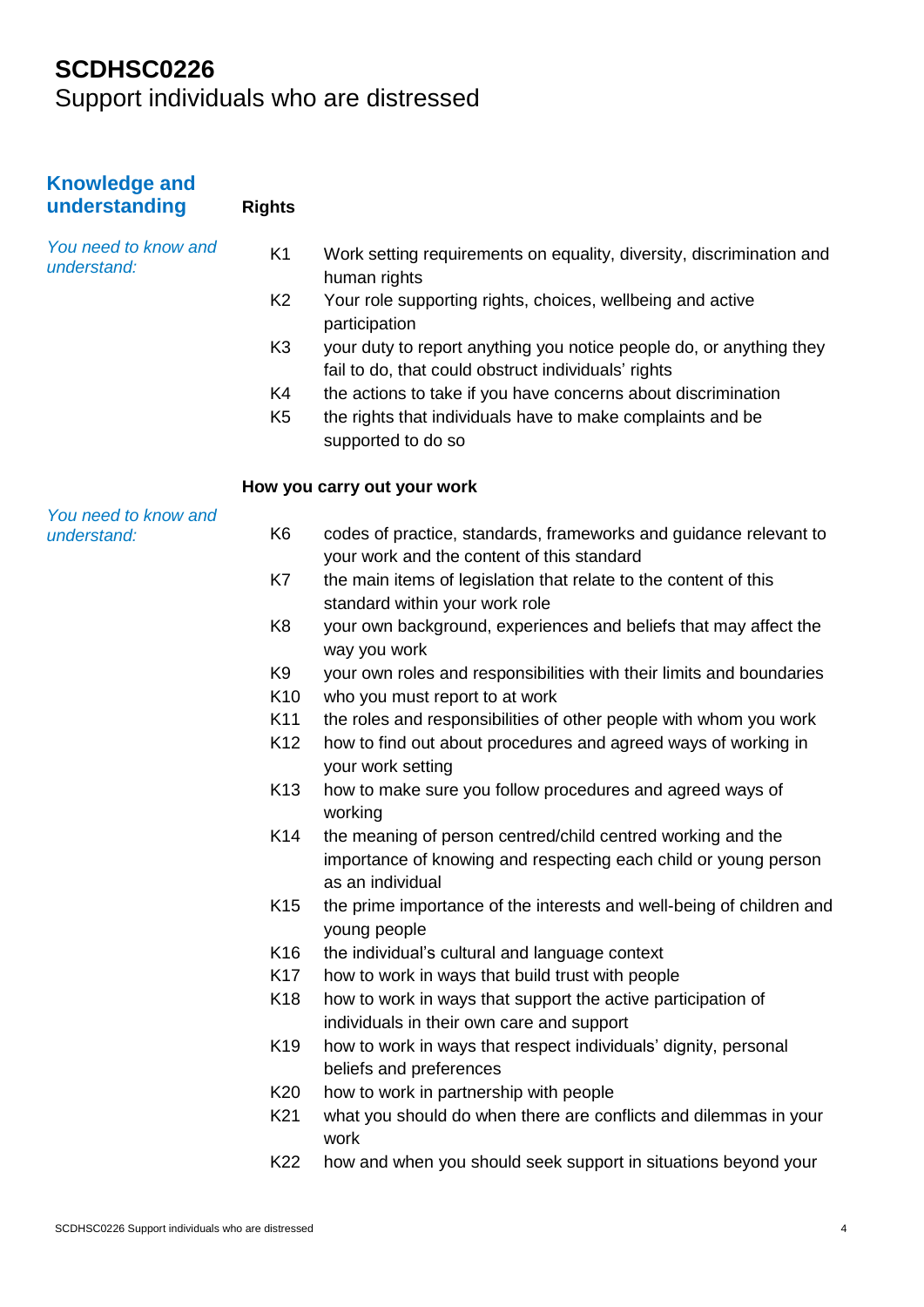experience and expertise

| You need to know and                | Theory for practice                   |                                                                                                                            |  |
|-------------------------------------|---------------------------------------|----------------------------------------------------------------------------------------------------------------------------|--|
| understand:                         | K <sub>23</sub>                       | the factors that may affect the health, wellbeing and<br>development of individuals you care for or support                |  |
|                                     | K24                                   | how these affect individuals and how they may affect different<br>individuals differently                                  |  |
|                                     | K <sub>25</sub>                       | the main stages of human development                                                                                       |  |
|                                     | <b>Communication</b>                  |                                                                                                                            |  |
| You need to know and<br>understand: | K26                                   | factors that can have a positive or negative effect on the way people<br>communicate                                       |  |
|                                     | K27                                   | different methods of communicating                                                                                         |  |
|                                     | Personal and professional development |                                                                                                                            |  |
| You need to know and<br>understand: | K28<br>K <sub>29</sub>                | why it is important to reflect on how you do your work<br>how to use your reflections to improve the way you work          |  |
|                                     | <b>Health and Safety</b>              |                                                                                                                            |  |
| You need to know and<br>understand: | K30                                   | your work setting policies and practices for health, safety and<br>security                                                |  |
|                                     | K31                                   | practices that help to prevent and control infection in the context of<br>this standard                                    |  |
|                                     | Safe-guarding                         |                                                                                                                            |  |
| You need to know and<br>understand: | K32                                   | the duty that everyone has to raise concerns about possible harm or<br>abuse, poor or discriminatory practices             |  |
|                                     | K33<br>K34                            | signs and symptoms of harm or abuse<br>how and when to report any concerns about abuse, poor or                            |  |
|                                     |                                       | discriminatory practice, resources or operational difficulties                                                             |  |
|                                     | K <sub>35</sub>                       | what to do if you have reported concerns but no action is taken to<br>address them                                         |  |
|                                     |                                       | <b>Handling information</b>                                                                                                |  |
| You need to know and<br>understand: | K36                                   | legal requirements, policies and procedures for the security and<br>confidentiality of information                         |  |
|                                     | K37                                   | work setting requirements for recording information and producing<br>reports including the use of electronic communication |  |
|                                     | K38                                   | what confidentiality means                                                                                                 |  |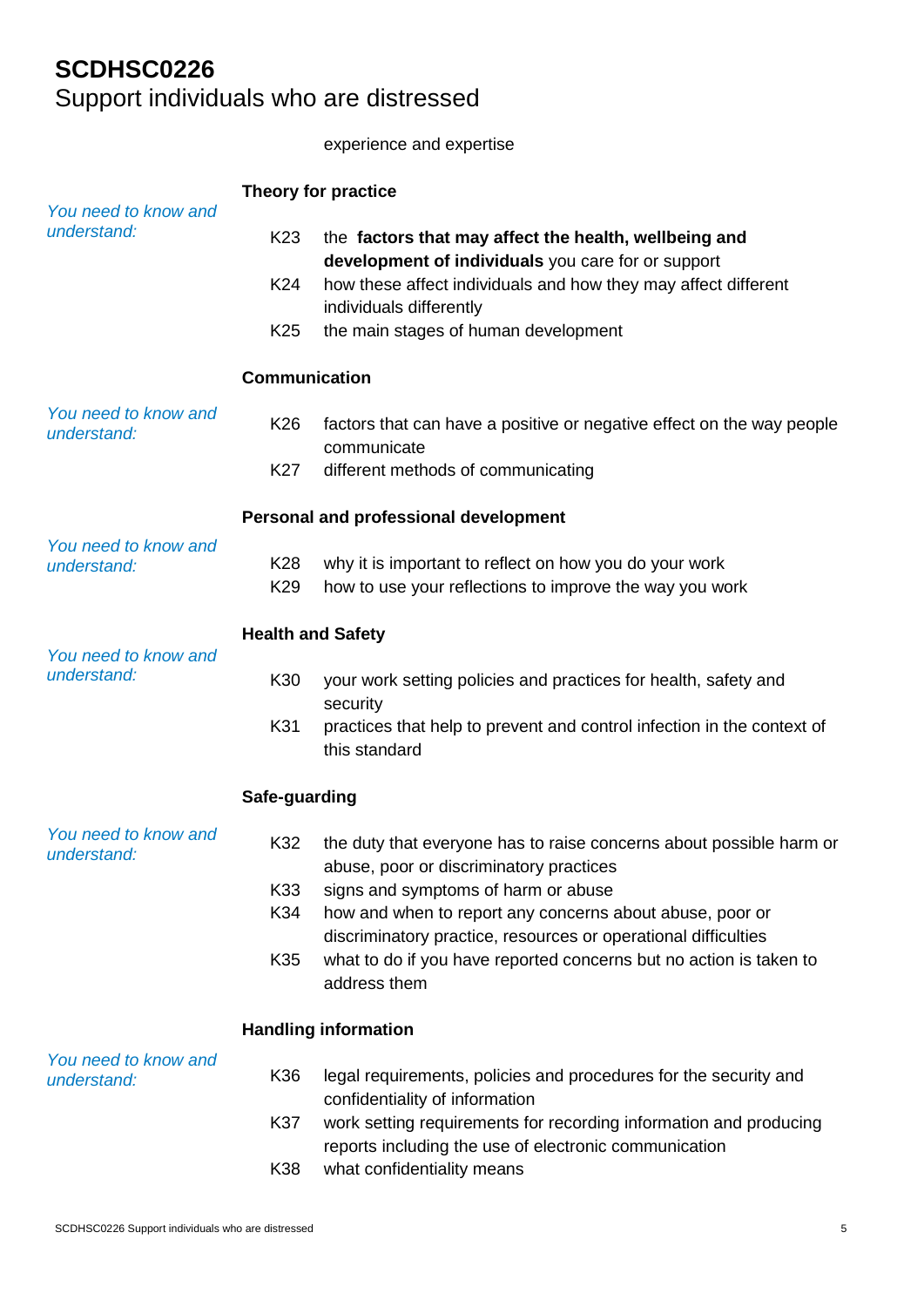- K39 how to maintain confidentiality in your work
- K40 when and how to pass on information

#### **Specific to this NOS**

*You need to know and understand:*

- K34 common causes of stress and distress
- K35 how stress and distress can affect individuals when undertaking new activities and developing new ways of coping with changes in their lives, needs, conditions and circumstances
- K36 signs and symptoms associated with levels of stress, distress and frustration that indicate specialist intervention generally and specifically for the individuals with whom you are working
- K37 how stress and distress can affect the way individuals communicate
- K38 the impact of stress and distress on key people and others within the care environment in which you work
- K39 methods of supporting individuals to share with you the aspects of their lives that are troubling them and causing them stress and distress
- K40 methods of supporting individuals to use their strengths, their own potential and that in their network to manage stress and distress constructively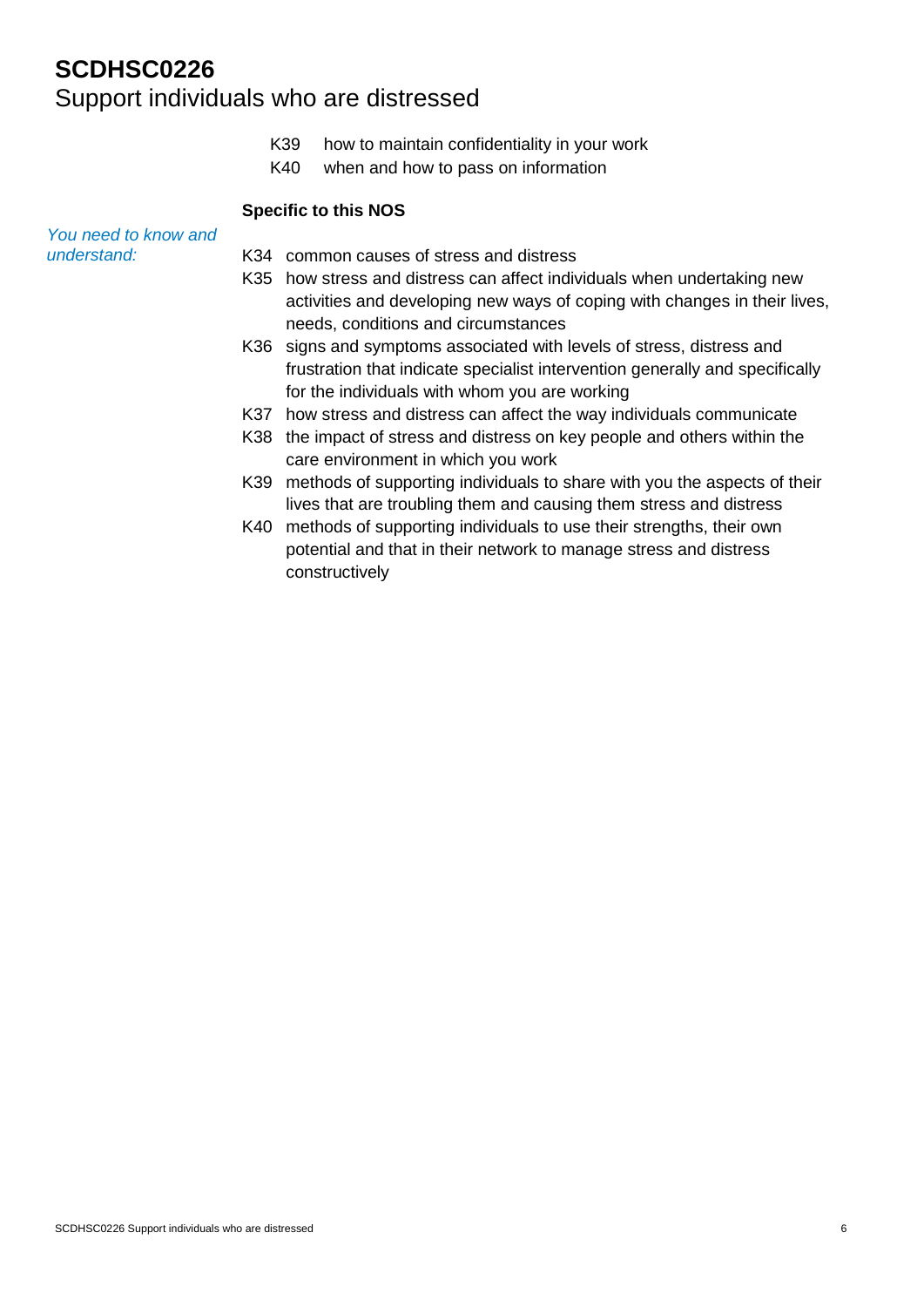## **Additional Information**

**Scope/range related to performance criteria**

The details in this field are explanatory statements of scope and/or examples of possible contexts in which the NOS may apply; they are not to be regarded as range statements required for achievement of the NOS.

Note: Where an individual finds it difficult or impossible to express their own preferences and make decisions about their life, achievement of this standard may require the involvement of advocates or others who are able to represent the views and best interests of the individual.

Where there are language differences within the work setting, achievement of this standard may require the involvement of interpreters or translation services.

**To communicate** may include using the individual's preferred spoken language, the use of signs, the use of symbols or pictures, writing, objects of reference, communication passports, other non verbal forms of communication, human and technological aids to communication The **individual** is the person you support or care for in your work **Key people** are those who are important to an individual and who can make a difference to his or her well-being. Key people may include family, friends, carers and others with whom the individual has a supportive relationship **Others** are your colleagues and other professionals whose work contributes to the individual's well-being and who enable you to carry out your role **Stress and distress** could be caused by loss of all types; bereavement; coping with changing conditions; personal crises; having to re-learn existing skills; having to develop new skills and coping strategies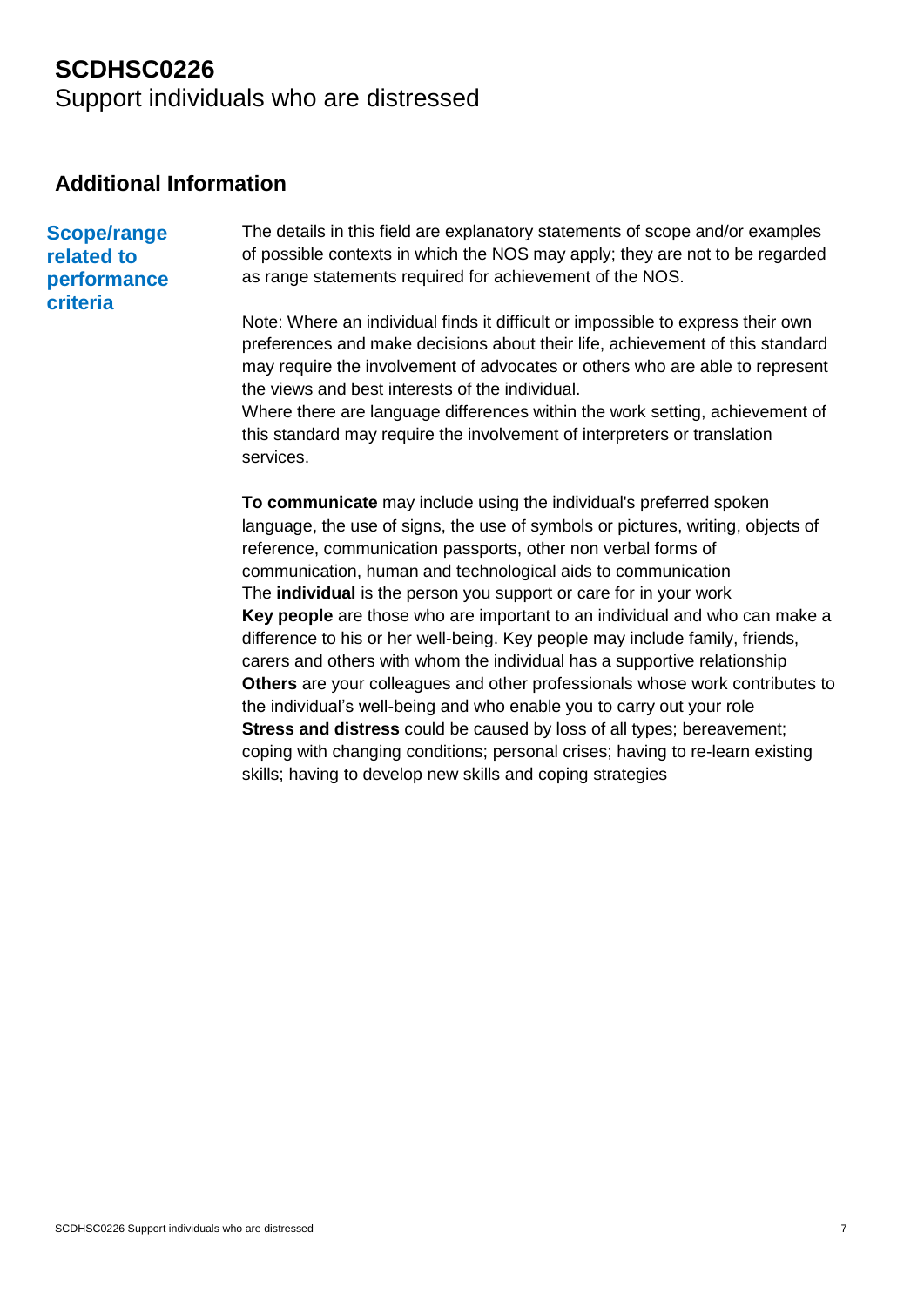### **Scope/range related to knowledge and understanding**

The details in this field are explanatory statements of scope and/or examples of possible contexts in which the NOS may apply; they are not to be regarded as range statements required for achievement of the NOS.

### **All knowledge statements must be applied in the context of this standard.**

**Factors that may affect the health, wellbeing and development of individuals** may include adverse circumstances or trauma before or during birth; autistic spectrum conditions; dementia; family circumstances; frailty; harm or abuse; injury; learning disability; medical conditions (chronic or acute); mental health; physical disability; physical ill health; poverty; profound or complex needs; sensory needs; social deprivation; substance misuse

**Values** Adherence to codes of practice or conduct where applicable to your role and the principles and values that underpin your work setting, including the rights of children, young people and adults. These include the rights: To be treated as an individual To be treated equally and not be discriminated against To be respected To have privacy To be treated in a dignified way To be protected from danger and harm To be supported and cared for in a way that meets their needs, takes account of their choices and also protects them To communicate using their preferred methods of communication and language To access information about themselves